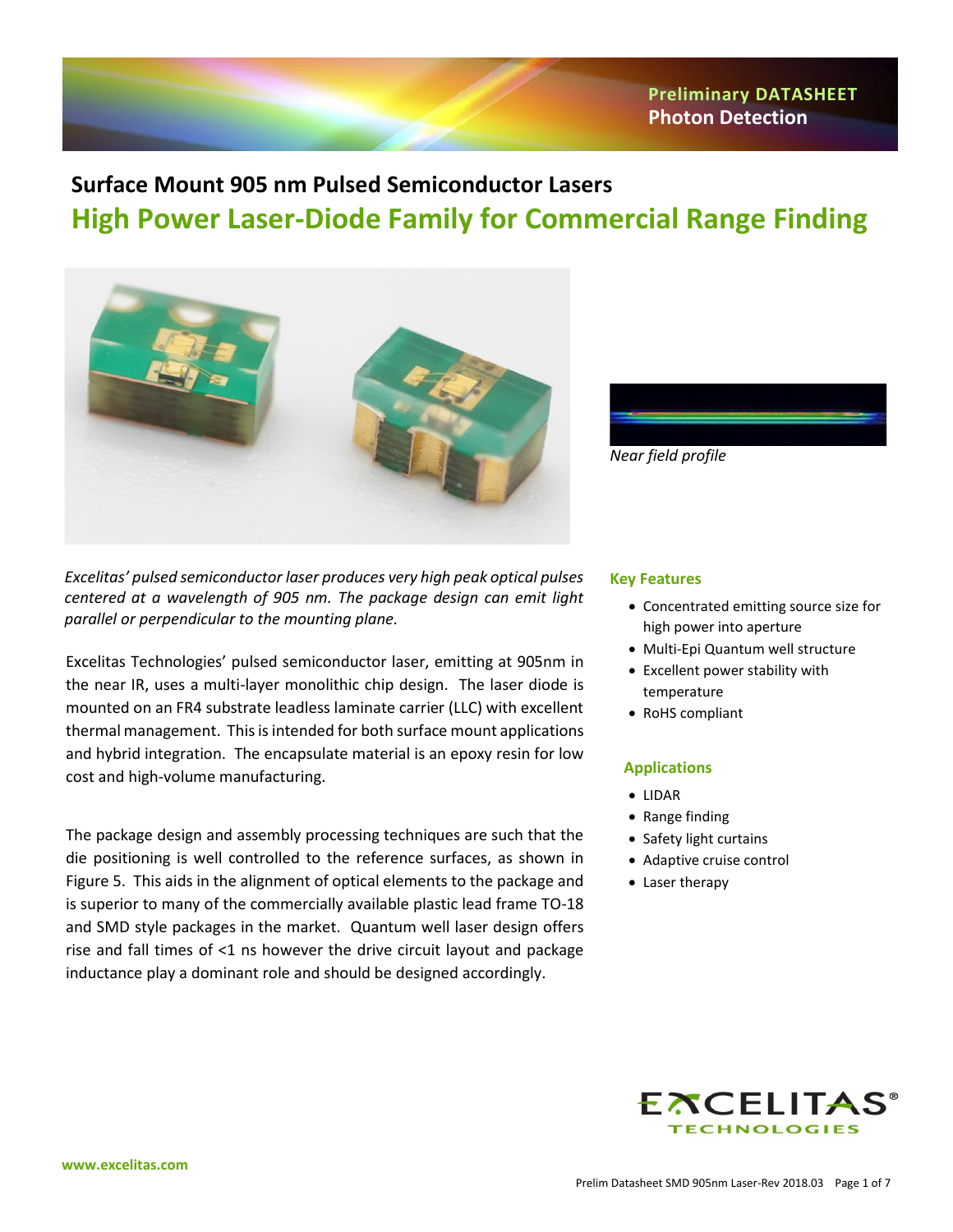# **High Power Laser-Diode Family for Commercial Range Finding**

## **Table 1: Maximum Ratings**

| Parameter                    | Symbol                   | <b>Minimum</b> | <b>Maximum</b> | <b>Units</b> |
|------------------------------|--------------------------|----------------|----------------|--------------|
| Peak Reverse Voltage         | $\mathsf{V}_\mathsf{RM}$ |                | 6              | v            |
| <b>Pulse Duration</b>        | tw                       |                | 100            | ns           |
| <b>Duty Factor</b>           | du                       |                | 0.1            | %            |
| <b>Storage Temperature</b>   | Ts                       | $-40$          | 105            | °C           |
| <b>Operating Temperature</b> | Top                      | $-40$          | 85             | °€           |
| Soldering for 5 Seconds      |                          |                | 260            | °C           |

## **Table 2: General Electro-optical Specifications at 23°C**

| Parameter                                   | Symbol                    | <b>Minimum</b> | <b>Typical</b> | <b>Maximum</b> | <b>Units</b>                         |
|---------------------------------------------|---------------------------|----------------|----------------|----------------|--------------------------------------|
| Centre Wavelength of Spectral Envelope      | $\lambda_{\mathsf C}$     | 895            | 905            | 915            | nm                                   |
| Spectral Bandwidth at 50% Intensity Points  | $\lambda\lambda$          |                | 5              |                | nm                                   |
| Wavelength Temperature Coefficient          | $\Delta T/\Delta \lambda$ |                | 0.25           |                | $nm$ <sup><math>\circ</math></sup> C |
| Beam Spread (50% Intensity Points) Parallel |                           |                | 10             |                |                                      |
| to Junction Plane                           | $\theta_{11}$             |                |                |                | degrees                              |
| Beam Spread (50% Intensity Points)          | $\theta_1$                |                | 25             |                | degrees                              |
| Perpendicular to Junction Plane             |                           |                |                |                |                                      |

## **Table 3: Electro-optical Specifications at 23°C**

#### Test Conditions: 50ns, 1 kHz

|                                          |                 | TPGAD1S03H     |                |                | TPGAD1S09H     |                |                |              |
|------------------------------------------|-----------------|----------------|----------------|----------------|----------------|----------------|----------------|--------------|
| <b>Characteristics</b>                   | Symbol          | <b>Minimum</b> | <b>Typical</b> | <b>Maximum</b> | <b>Minimum</b> | <b>Typical</b> | <b>Maximum</b> | <b>Units</b> |
| <b>Emitting Area</b>                     |                 |                | 76 X 10        |                |                | 229 X 10       |                | μm           |
| <b>Optical Power Output</b>              | P <sub>O</sub>  | 18             | 20             |                | 65             | 70             |                | W            |
| Drive Current                            | İ <sub>FM</sub> |                | 10             |                |                | 30             |                | A            |
| Forward Voltage at $i_{FM}$ <sup>1</sup> | $V_F$           |                | 11             |                |                | 13.5           |                | $\vee$       |
| <b>Threshold Current</b>                 | ітн             |                | 0.75           |                |                | 1.75           |                | A            |
| Series Resistance                        | R <sub>s</sub>  |                | 0.454          |                |                | 0.23           |                | Ω            |
| <b>Bandgap Voltage Drop</b>              | $V_{\rm g}$     |                | 6.5            |                |                | 6.5            |                | v            |

**Note 1:** As estimated by  $V_F = R_S i_F + V_g$ .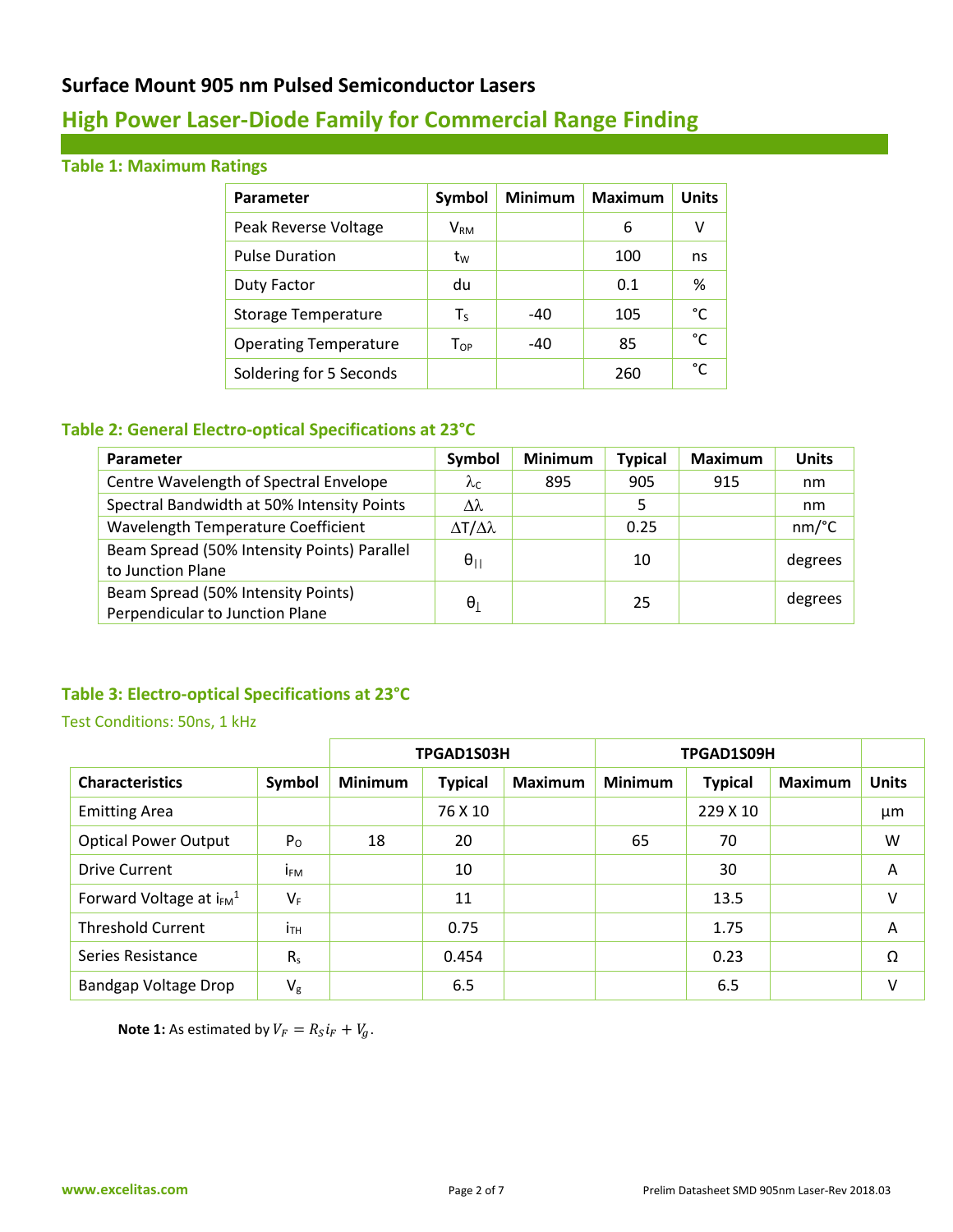# **High Power Laser-Diode Family for Commercial Range Finding**

## **Electro-Optical Characteristics**

#### **Figure 1:**

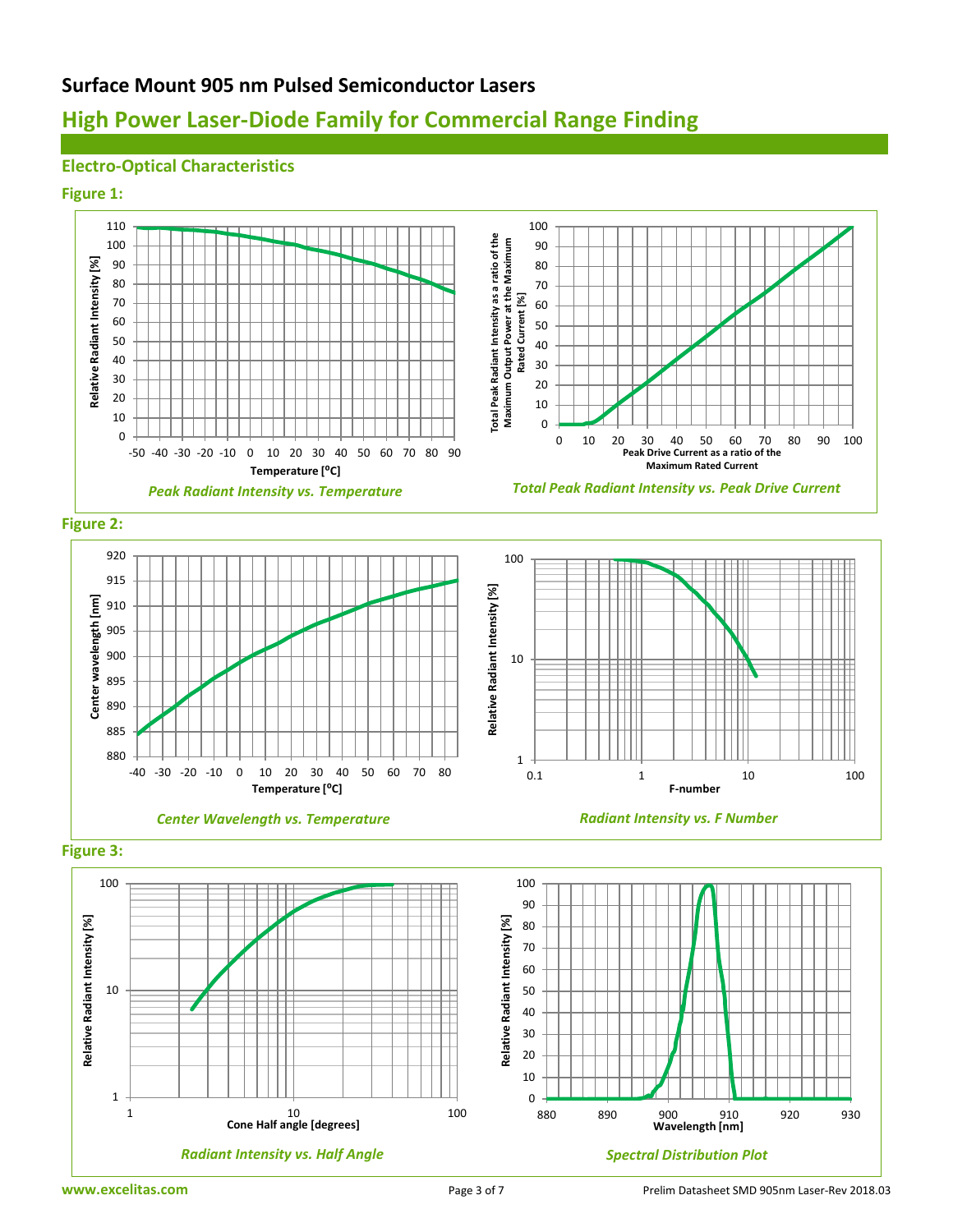# **High Power Laser-Diode Family for Commercial Range Finding**



### **Figure 5: Package Mechanical Dimensions**

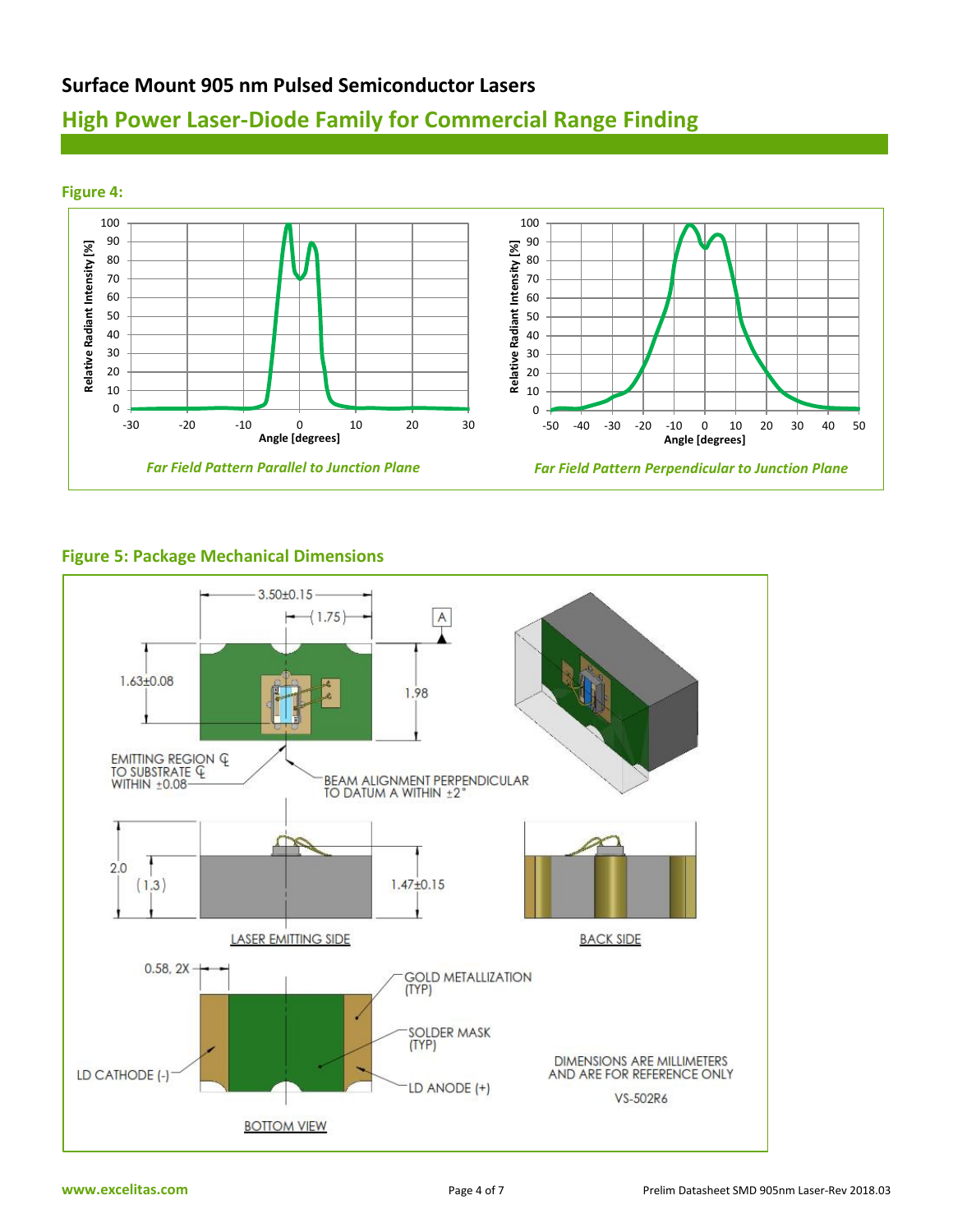# **High Power Laser-Diode Family for Commercial Range Finding**



**Figure 6**: **Recommended typical solder reflow profile (specific reflow soldering parameters depend on solder alloy used).**

| <b>Profile Feature</b>                                | Symbol                  | Value          | <b>Units</b>   |
|-------------------------------------------------------|-------------------------|----------------|----------------|
| Pre-Heat                                              |                         |                |                |
| Temperature min                                       | $Ts_{\text{min}}$       | 150            | °C             |
| Temperature max                                       | $T_{\mathsf{Smax}}$     | 200            | °C             |
| Time (Ts <sub>min</sub> to Ts $_{max}$ )              | $t_s$                   | 75             | seconds        |
| Temperature maintained above                          | $\mathsf{T}_\mathsf{L}$ | 217            | °C             |
| Time maintained above $T_L$                           | tı.                     | 65             | seconds        |
| Peak Temperature                                      | $T_{P}$                 | 244            | °C             |
| Time within 5°C of the actual peak temperature $(T0)$ |                         | 25             | seconds        |
| Ramp down rate                                        |                         | $\overline{2}$ | °C/second      |
| Time25°C to Peak Temperature                          |                         | 4              | <b>Minutes</b> |

For hand soldering, the maximum temperature should be 260°C, and the time at that temperature should be <25s.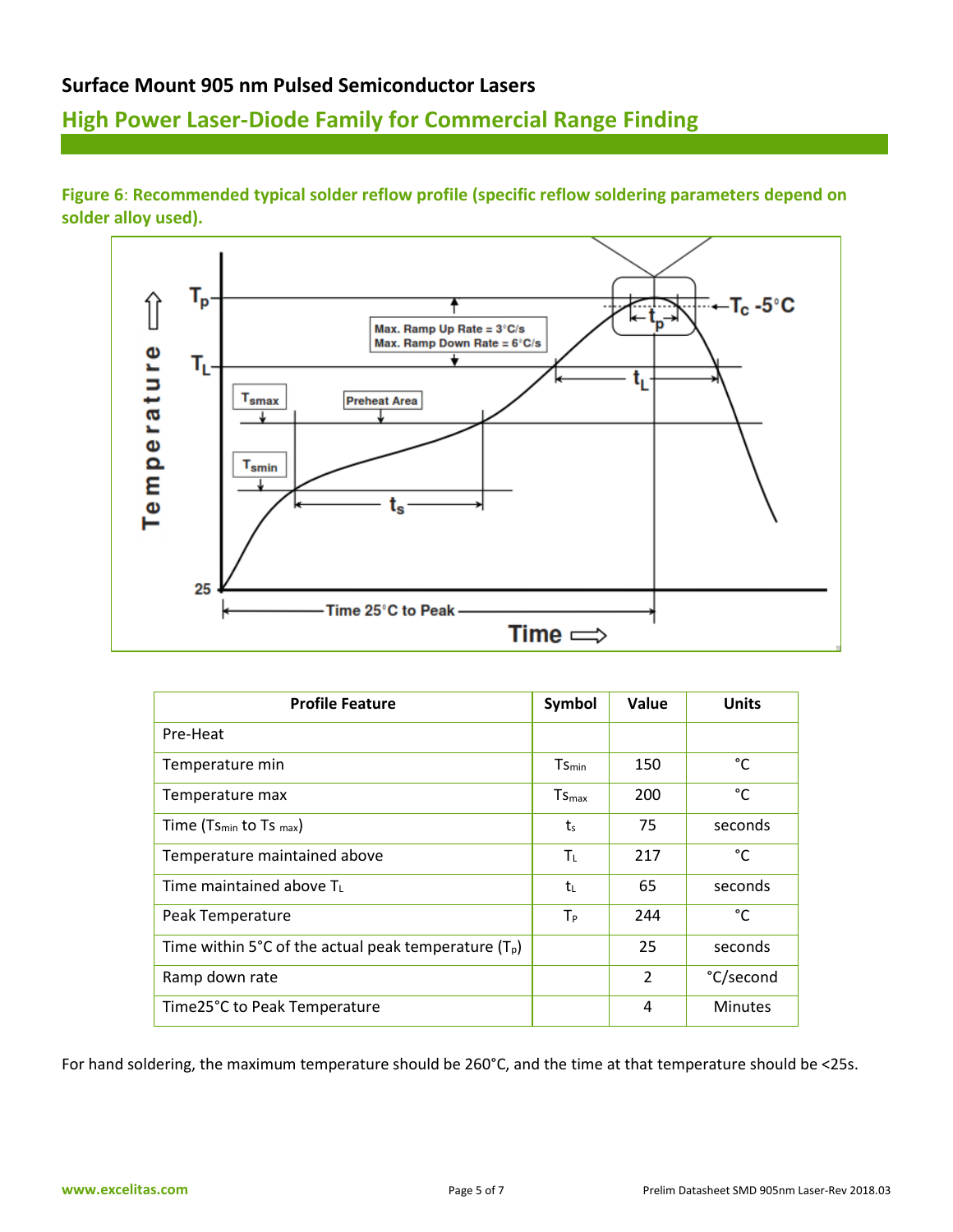# **High Power Laser-Diode Family for Commercial Range Finding**

## **Figure 7: Tape and Reel Packaging Dimensions**



### **MLS Rating**

This series of laser diodes comply with a Moisture Sensitivity Level (MSL) rating of 3 as defined in IPC/JEDEC- J-STD-033C. This allows for up to 168 hour floor life at < 30°C / 60%RH once removed from the sealed reel packaging. For complete details refer to the IPC/JEDEC- J-STD-033C specification.